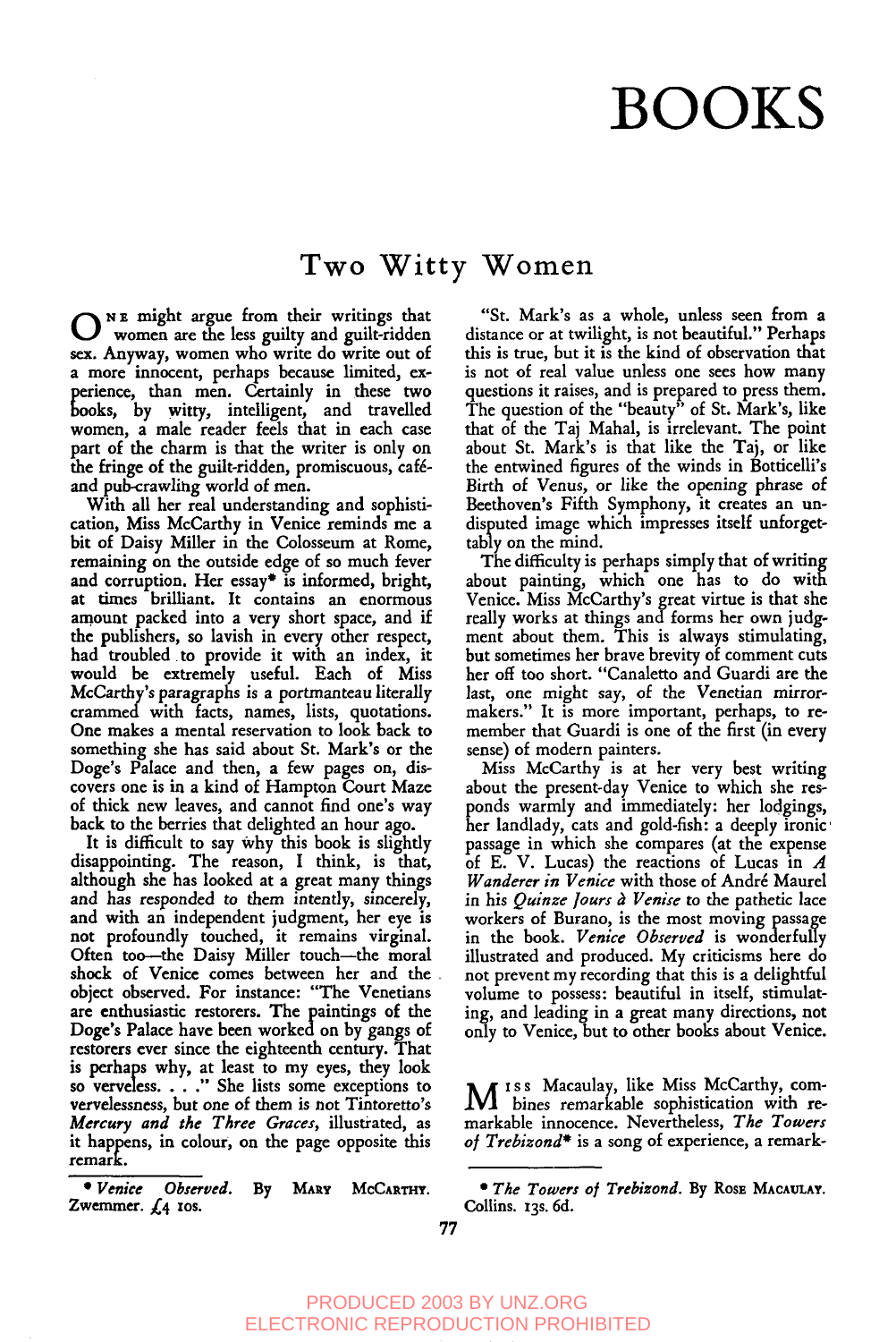able interweaving of happiness .with sadness, encyclopaedic knowledge with wisdom.

So much has been written about this book already that I need not attempt more than to add what I consider to be a few impressions. Reviewers have been puzzled to discover a genre in which to place Miss Macaulay's novel. Is this account of a group of eccentrics who set out with a camel to explore the possibilities of a proposed Anglican mission to Turkey a picaresque novel, or is it after all a romance with a (perhaps unsuccessful) tragic ending?

Myself, I think it is one of those curious works that does not fit into a category. I would describe it as an essay on life, sin, happiness, travel, and knowledge, illustrated pardy out of the author's fantastic invention, and more deeply out of her own experience.

Some readers have been diverted by the satire on bishops, Anglicans, etc., into thinking it was an attack on the Church. This is, of course, quite wrong. What should be added to my account of it as an essay, is that *The Towers of Trebizond* has some elements of a religious tract. It is a tract not for logicians nor for reformers but for those who wish to embrace a secret: "It's no good your asking me anything. I haven't got the answers. Go and ask the Bishop. Actually, I'm pretty sleepy. But you've left out most of it. You should read some of the liturgies and missals. Especially the Greek. Sophia, divine wisdom, *0 Sapientia,/ortiter sauuiterque diponens omnia, veni ad docendum nos.* And light. O *Oriens, splendor lucis aeternae et sol justitiae, veni et illumina sedentes in tenebris et umbra morris."*

Happiness will keep breaking in, is Miss Macaulay's view of life, evidently the reward of her immensely courageous and sustained innocence. Her philosophy of travel is, simply, that every day you see something new and you learn something which becomes part of your happiness. This might seem naive were it not accompanied by such personal sophistication, and such formidable knowledge. Like the later poetry of Yeats, Miss Macaulay's book does make one reflect that it is quite possible, and, indeed, very prudent, to be happy, and that for those whom fate does not condemn to real suffering, unhappiness is an exercise in self-pity.

Where Miss Macaulay's book seems odd today is that she does not believe much in examining deep-rooted psychological causes. Such applied introspection gets in the way of seeing thing and people, and reading books, she seems to feel. Sin is not so much to her an interior characteristic as an external rock on which one founders (though, of course, one has a tendency to this kind of ship-wreck). Thus the adultery which forms so much a theme of this novel has its own kind of sunlit innocence, the death of Vere, with